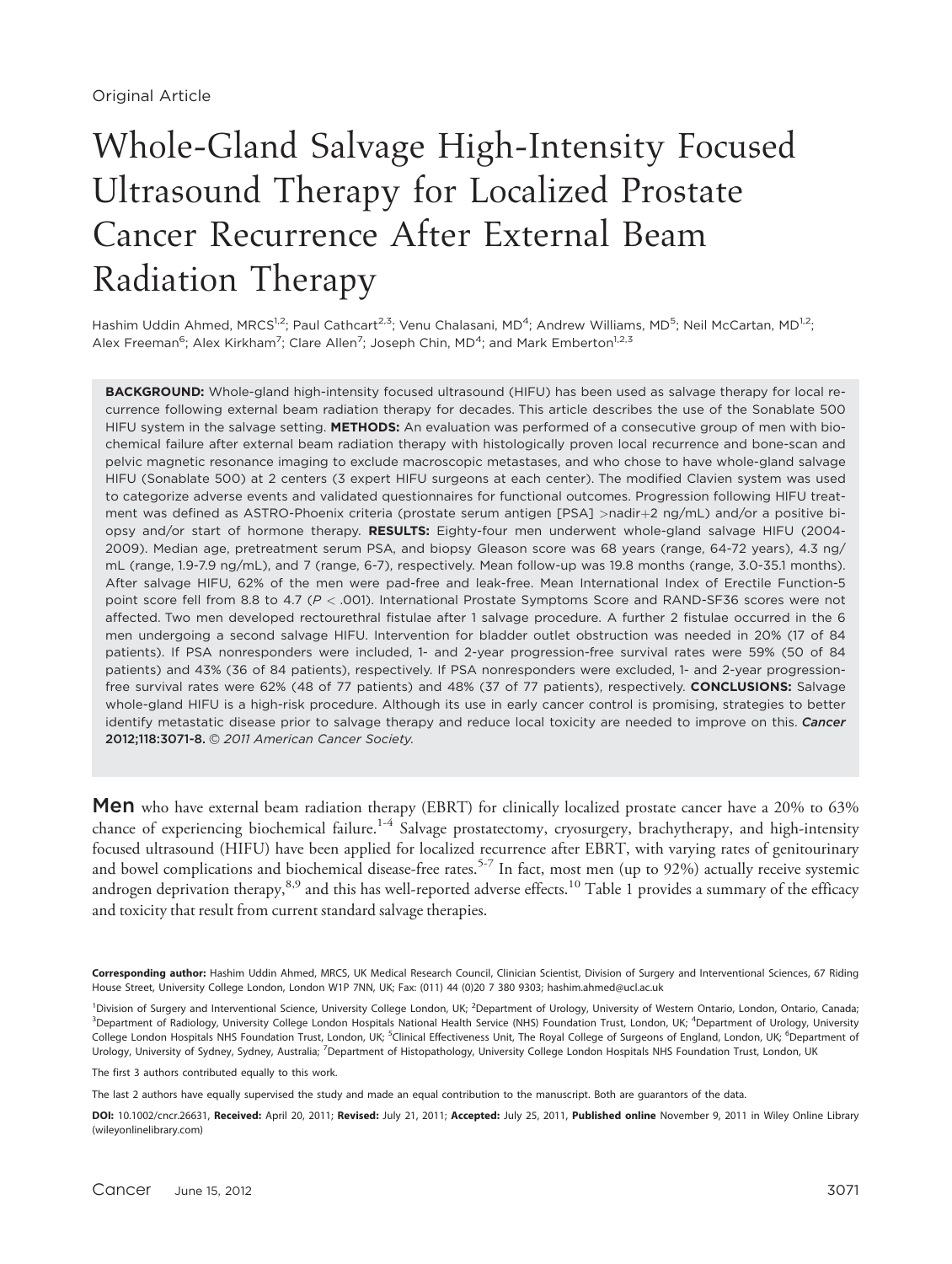| Villebolv                                                                   | No. of<br>Studies | <b>Patients</b><br>Total<br>No. of | Follow-Up.<br>(Range)<br><b>Months</b><br>Mean       | <b>Survival<sup>a</sup></b><br>lisease-<br>Free             | Incontinence                                                | Stricture                               | Perineal<br>Pain              | <b>Rectal Toxicity</b><br>(Grade 3-4) or<br>Rectal Injury      | Rectourethral<br>Fistula                         |
|-----------------------------------------------------------------------------|-------------------|------------------------------------|------------------------------------------------------|-------------------------------------------------------------|-------------------------------------------------------------|-----------------------------------------|-------------------------------|----------------------------------------------------------------|--------------------------------------------------|
| rachytherapy<br><b>Cryotherapy</b><br>Nebln<br>$\stackrel{\supset}{\equiv}$ |                   | 102(71,31)<br>255<br>473<br>531    | 10(7, 14.8)<br>43 (2-92)<br>42 (19-64)<br>24 (12-82) | 55% (50%-60%)<br>45% (18%-77%)<br>62% (34%-89%)<br>38%, 71% | 36% (6.5%-95%)<br>40% (0%-67%)<br>7.9% (0%-31%)<br>7%, 6.5% | 17% (0%-55%)<br>24% (0%-30%<br>17%, 36% | 36% (5.6%-44%)<br>≸<br>≸<br>≸ | 6.3% (0%-24%)<br>5% (0%-10%)<br>$\frac{1}{2}$<br>$\frac{1}{2}$ | 3.4% (0%-12%)<br>2.6% (0%-11%)<br>6%, 3%-6%<br>≸ |

Abbreviations: HIFU, high-intensity focused ultrasound; NA, not available. Abbreviations: HIFU, high-intensity focused ultrasound; NA, not available.

<sup>a</sup> A variable number of definitions are used A variable number of definitions are used.

Although HIFU has demonstrated varying outcomes in the primary setting, $11-13$  it is at an earlier phase of health technology assessment. We report on wholegland salvage HIFU data from 2 centers.

## MATERIALS AND METHODS

Institutional review board exemption was granted. Between 2004 and 2009, 84 men received salvage wholegland HIFU treatment using the Sonablate 500 device (Focus Surgery, Inc., Indianapolis, Ind) following biochemical failure after EBRT (44 in London, Ontario, Canada; 40 at University College London, UK). A proportion of the UK group have previously been reported in 2008 as a feasibility study that had short follow-up of mean 7.4 months in 31 men. $^{14}$  Three HIFU surgeons per center, who are experts in delivering treatment for primary disease, carried out the treatments; those surgeons on learning curves for primary HIFU were excluded from conducting these treatments. There were a number of software updates to the Sonablate 500 during this period, and these were incorporated into this study in a pragmatic fashion with ongoing technological development.

## Patient Selection

Very limited data was available from referring physicians regarding the pre-EBRT disease characteristics and the radiation dose used. All men underwent histological verification of locally recurrent disease as well as cross-sectional imaging (multiparametric magnetic resonance imaging [MRI; T 2-weighted, diffusion weighted, dynamic contrast-enhanced] or pelvis computed tomography scan) and radioisotope bone-scan to exclude macroscopic regional and distant metastases. All men had histologically proven localized cancer (radiological stage  $\leq$  T3aNoMo, but excluding clinical T3a). Inclusion criteria were broad (Table 2), and no limits were placed on 1) characteristics of the original pre-EBRT disease, 2) absolute PSA level at time of HIFU treatment, 3) PSA kinetics of biochemical failure, or 4) grade of recurrent disease.

## HIFU Treatment

All had a suprapubic catheter placed, which was planned to be removed 2 to 6 weeks after treatment, dependent on individual patient urethral voiding function. Men were given quinolone antibiotics after HIFU. The whole prostate was targeted, through use of a HIFU treatment protocol previously reported.<sup>15</sup>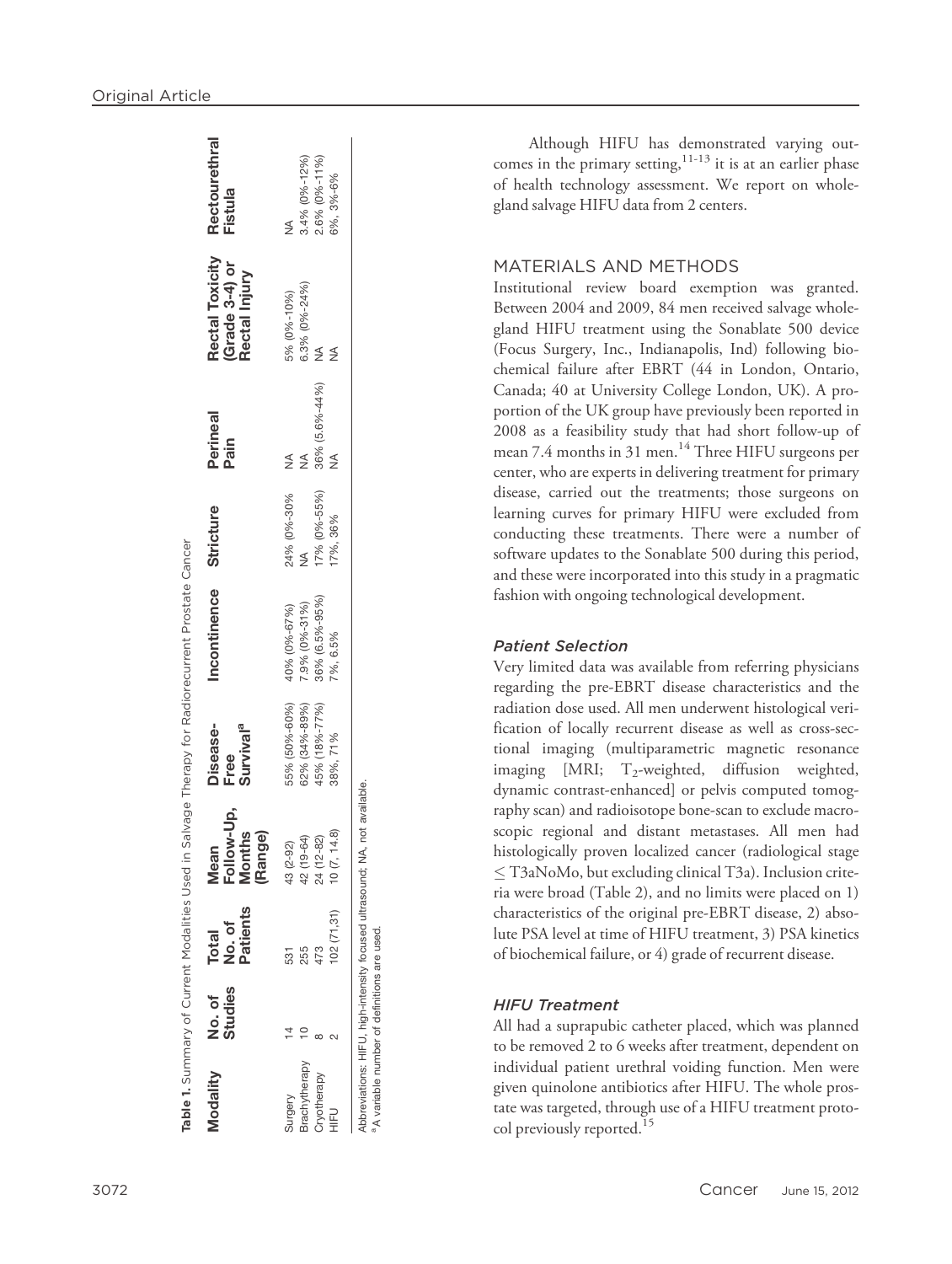Table 2. Baseline Data for Men Undergoing Whole-Gland Salvage HIFU for Localized Radiorecurrent Prostate Cancer

| Value               |
|---------------------|
| 68.3 (65-72)        |
| 25.1, 24 (19-30)    |
|                     |
| $5.7, 3.8(1.5-7.7)$ |
|                     |
| $7.6, 7(6-8)$       |
|                     |
| $3.8, 3.5 (2-6)$    |
| $3, 4.2 (2-6)$      |
| $7(6-7)$            |
| 36 (30)             |
| (6)                 |
|                     |

Abbreviations: HIFU, high-intensity focused ultrasound; PSA, prostate serum antigen.

#### Follow-Up Protocol

Suprapubic catheter was removed as soon as urethral voiding was adequate. Clinic visits were 3-monthly in the first year and 6-monthly thereafter with serum PSA measurements. Post-treatment biopsies were encouraged and offered to all men but many men in the UK center declined due to a stable PSA response. The UK center in addition carried out multiparametric MRI in all men in whom PSA started to rise. If the MRI results were suspicious, biopsy was carried out. Measures of functional status included validated questionnaires. These were the International Prostate Symptoms Score (IPSS), UCLA-EPIC Urinary domain to determine continence status (leak-free and pad-free, and only pad-free) and International Index of Erectile Function-5 point (IIEF-5).<sup>16,17</sup> Health-related quality-of-life outcomes were measured using the RAND SF36 only in Canada.<sup>18</sup>

#### **Statistics**

Chi-squared and Student  $t$  test were employed to test significance, with statistical significance determined by  $P \leq$ .05. Where appropriate, regression analysis was used to account for confounding. Hazard ratios were calculated for actuarial cancer control outcomes. Kaplan-Meier curves were derived for cancer control outcomes. For the purpose of this study, progression following HIFU treatment was primarily defined as a positive biopsy and/or last PSA  $>$ nadir+2 ng/mL and/or adjuvant hormone therapy (American Society for Therapeutic Radiology and Oncology [ASTRO] Phoenix criteria). Stata software (version 8) was used. PSA responders are patients in whom the serum PSA fell after treatment, ie, a PSA nonTable 3. Perioperative Outcomes of Whole-Gland Salvage HIFU for Localized Radiorecurrent Prostate Cancer

| Outcome                                               | Value                     |
|-------------------------------------------------------|---------------------------|
| Procedure time, min (mean, median)                    | 158 $(144)^a$             |
| In-hospital stay, days (mean, median)                 | 1.4 $(1)^a$               |
| Successful trial without catheter, %                  | 97 <sup>a</sup>           |
| Dilatation of stricture (local anesthetic), %         | 14 (12/84) <sup>b</sup>   |
| Cystoscopy and washout (general anesthetic), %        | 27 (23/84) <sup>b</sup>   |
| Bladder neck incision/transurethral                   | 20 (17/84) <sup>b</sup>   |
| resection of necrotic tissue, %                       |                           |
| Postprocedure urinary tract infection/epididymitis, % | 29 (24/84) <sup>b</sup>   |
| Osteitis pubis, % (N)                                 | 1.2 $(1/84)$ <sup>b</sup> |
| Rectourethral fistula after 1 treatment, % (N)        | 2.4 $(2/84)^{b}$          |

Abbreviation: HIFU, high-intensity focused ultrasound.

a Data only available on 40 patients.

b Values in parentheses are no. of patients per total population.

responder is one in which the post-therapy PSA was higher than the pretreatment PSA level. If patient PSA level does not decrease following therapy, it is suggestive that the patient has metastatic rather than locally recurrent disease.

#### RESULTS

### Baseline Demographics and Perioperative **Outcomes**

Data concerning hospital stay (Table 3) were incomplete (37% data returns available); 93% of men in whom length of stay was documented were found to have been discharged within 23 hours of treatment. Intervention for bladder outlet obstruction was needed in 20% (17 of 84 patients). A total of 17% had 1 additional procedure, 11% had 2 additional procedures, 5% had 3 procedures, 2% had 4 procedures, and 1% had 5 procedures. In addition, 2.4% (2 of 84 patients) developed rectourethral fistulae after 1 treatment. These occurred early in the learning curve in the first 20 cases. A further 2 men developed fistula in the group of 6 who had redo-salvage HIFU treatment. Mean prostate volume of those with a fistula was 21.3 cc (median, 18 cc; range, 12-34 cc). This value is not dissimilar to the overall cohort's mean/median prostate volume. Table 4 summarizes this data according to the modified Clavien classification.<sup>19,20</sup>

### Functional Outcomes

Mean IIEF-5 demonstrated a statistically significantly decrease following salvage HIFU (Table 5), and although a clinically significant difference may be apparent in IPSS scores, this was not statistically significant. A total of 62% reported they were completely pad-free and leak-free. Health-related quality-of-life outcomes (RAND-SF36)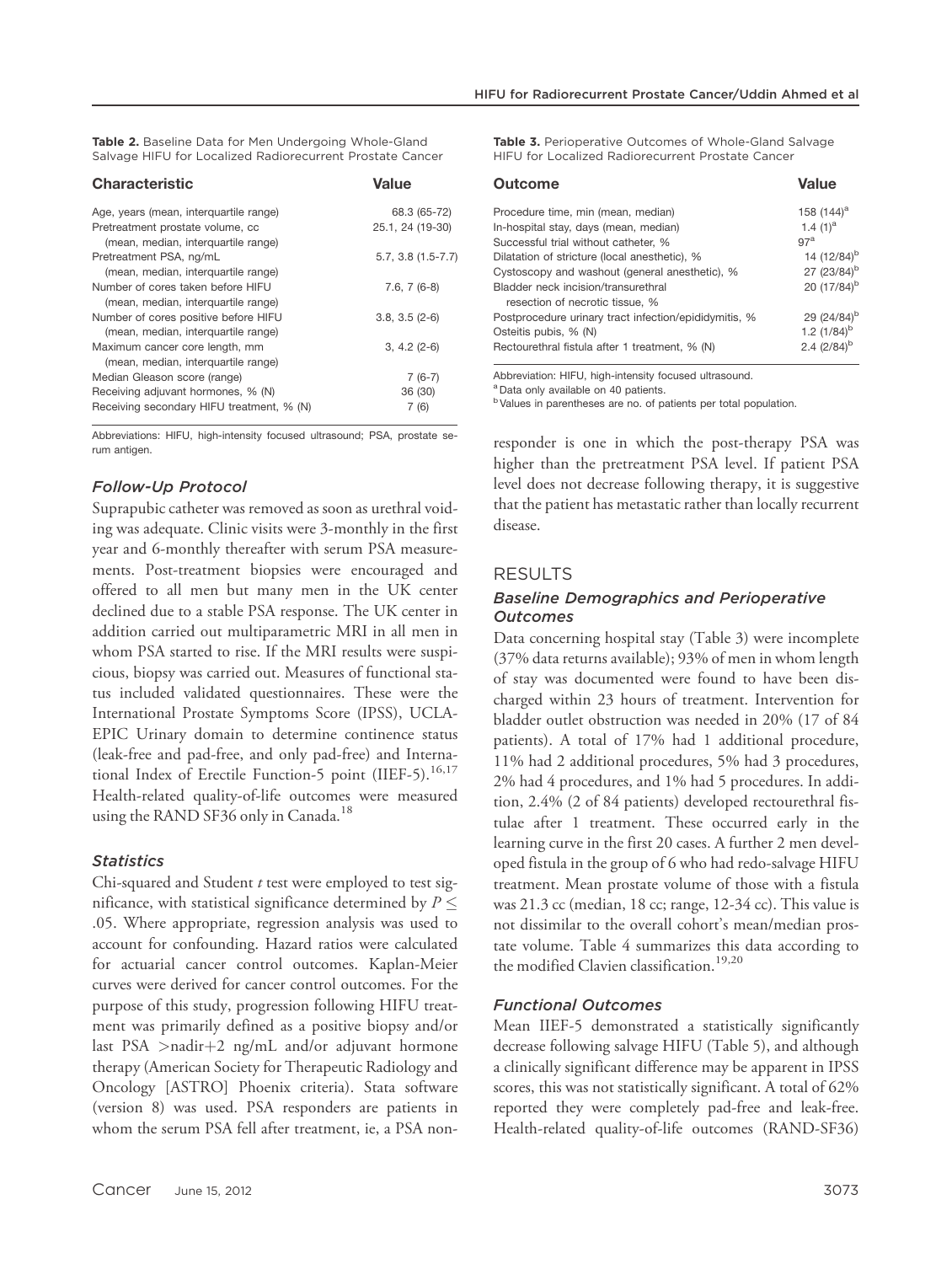| Table 4. Complications Classified According to the Modified Clavien System for Reporting Surgical Complications |  |
|-----------------------------------------------------------------------------------------------------------------|--|
|-----------------------------------------------------------------------------------------------------------------|--|

| <b>Clavien</b><br>Grade | <b>Definition</b>                                                                                 | <b>Salvage</b><br><b>Whole-Gland</b><br>HIFU Rate, % (N) |
|-------------------------|---------------------------------------------------------------------------------------------------|----------------------------------------------------------|
|                         | Any deviation from the normal intraoperative or postoperative course,                             | 32 (27/84)                                               |
|                         | including the need for pharmacologic treatment other than antiemetics,                            |                                                          |
|                         | antipyretics, analgesics, diuretics, electrolytes, or physiotherapy                               |                                                          |
| $\overline{2}$          | Complications needing only the use of intravenous medications,                                    | 12 (10/84)                                               |
|                         | total intravenous nutrition, or blood transfusion                                                 |                                                          |
| 3a                      | Complications needing surgical, endoscopic, or radiologic intervention under local anesthesia     | 14 (12/84)                                               |
| 3 <sub>b</sub>          | Complications needing surgical, endoscopic, or radiologic intervention under general anesthesia   | 48 (40/84)                                               |
| 4a                      | Life-threatening complications requiring intensive care unit management: single-organ dysfunction | 3.6(3/84)                                                |
| 4 <sub>b</sub>          | Life-threatening complications requiring intensive care unit management: multiorgan dysfunction   |                                                          |
| 5                       | Death of the patient                                                                              |                                                          |
|                         |                                                                                                   |                                                          |

Abbreviation: HIFU, high-intensity focused ultrasound.

Table 5. Functional Outcomes After Whole-Gland Salvage HIFU for Localized Radiorecurrent Prostate Cancer

| Questionnaire | No. Men With<br><b>Available Data</b> | Pretreatment,<br>Mean (median) | 180 Days<br><b>Post-Whole-Gland</b><br><b>Salvage HIFU</b> |         |
|---------------|---------------------------------------|--------------------------------|------------------------------------------------------------|---------|
| <b>IPSS</b>   | 46                                    | 8.3(7)                         | 11.6(9.5)                                                  | .06     |
| IIEF-5        | 43                                    | 8.6(6)                         | 6.2(3)                                                     | $-.001$ |
| RAND SF36     | 39                                    | 102.7 (103)                    | 100.4 (100)                                                | .03     |

Abbreviations: HIFU, high-intensity focused ultrasound; IIEF-5, International Index of Erectile Function 5-Point; IPSS, International Prostate Symptoms Score; RAND SF36, RAND short form (36).

showed no statistically significant difference between baseline and day 180.

#### Cancer Control Outcomes

Mean follow-up was 19.8 months (range, 3.0-35.1 months) (Table 6). Overall, 25% (21 of 84 patients) of the whole cohort and 43% (21 of 49 patients) of those biopsied were identified to have residual cancer on biopsy after salvage HIFU. All patients having retreatment salvage HIFU had a positive biopsy following their initial therapy with negative bone-scan and negative MRI for lymph nodes. The number of PSA responders was 77 of 84 patients (92%). If PSA nonresponders were included, 1- and 2-year progression-free survival rates were 59% and 43%, respectively. If PSA nonresponders were excluded, 1- and 2-year progression-free survival rates increased to 62% and 48%, respectively. Neither pretreatment serum PSA nor biopsy Gleason score were found to predict failure from salvage therapy. PSA nadir  $\geq$ 0.5 ng/ mL was predictive of failure (hazard ratio, 0.16; 95% confidence interval, 0.08-0.34;  $P < .001$ ) (Table 7). The 1and 2-year progression-free survival for patients with a PSA nadir of  $\langle 0.5 \text{ ng/mL}$  was 82% and 68%, respectively, compared to 37% and 13% for those with a PSA

Table 6. Cancer Control Outcomes After Whole-Gland Salvage HIFU for Localized Radiorecurrent Prostate Cancer  $(n = 84)$ 

| Outcome                                               | Value           |
|-------------------------------------------------------|-----------------|
| Mean follow-up, days                                  | 619             |
| Median PSA nadir, ng/mL                               | 0.2             |
| Mean time to PSA nadir, months                        | 3.1             |
| PSA response to treatment, % (N)                      | 92 (77)         |
| Biopsy after salvage therapy                          |                 |
| Number having biopsy, % (N)                           | 60 (49)         |
| Positive biopsy, % (N)                                | 25(21)          |
| Actuarial 1- and 2-year progression-free              | 59% (50/84) and |
| survival (including PSA nonresponders) <sup>a</sup>   | 43% (36/84)     |
| Actuarial 1- and 2-year progression-free              | 62% (48/77) and |
| survival (excluding PSA nonresponders) <sup>a,b</sup> | 48% (37/77)     |
|                                                       |                 |

Abbreviation: HIFU, high-intensity focused ultrasound; PSA, prostate serum antigen.

a PSA nadir plus 2 ng/mL or positive biopsy or initiating hormone therapy.  $b$  n=77

nadir  $\geq$ 0.5 ng/mL (Fig. 1 and Table 6). No failures had a second different type of local salvage therapy. Failures either underwent hormone therapy or watchful waiting.

We compared the PSA nonresponders to those that had a PSA response. The numbers in the former group were small ( $n = 7$ ), so these comparisons are unlikely to have sufficient power to detect real differences (Table 8).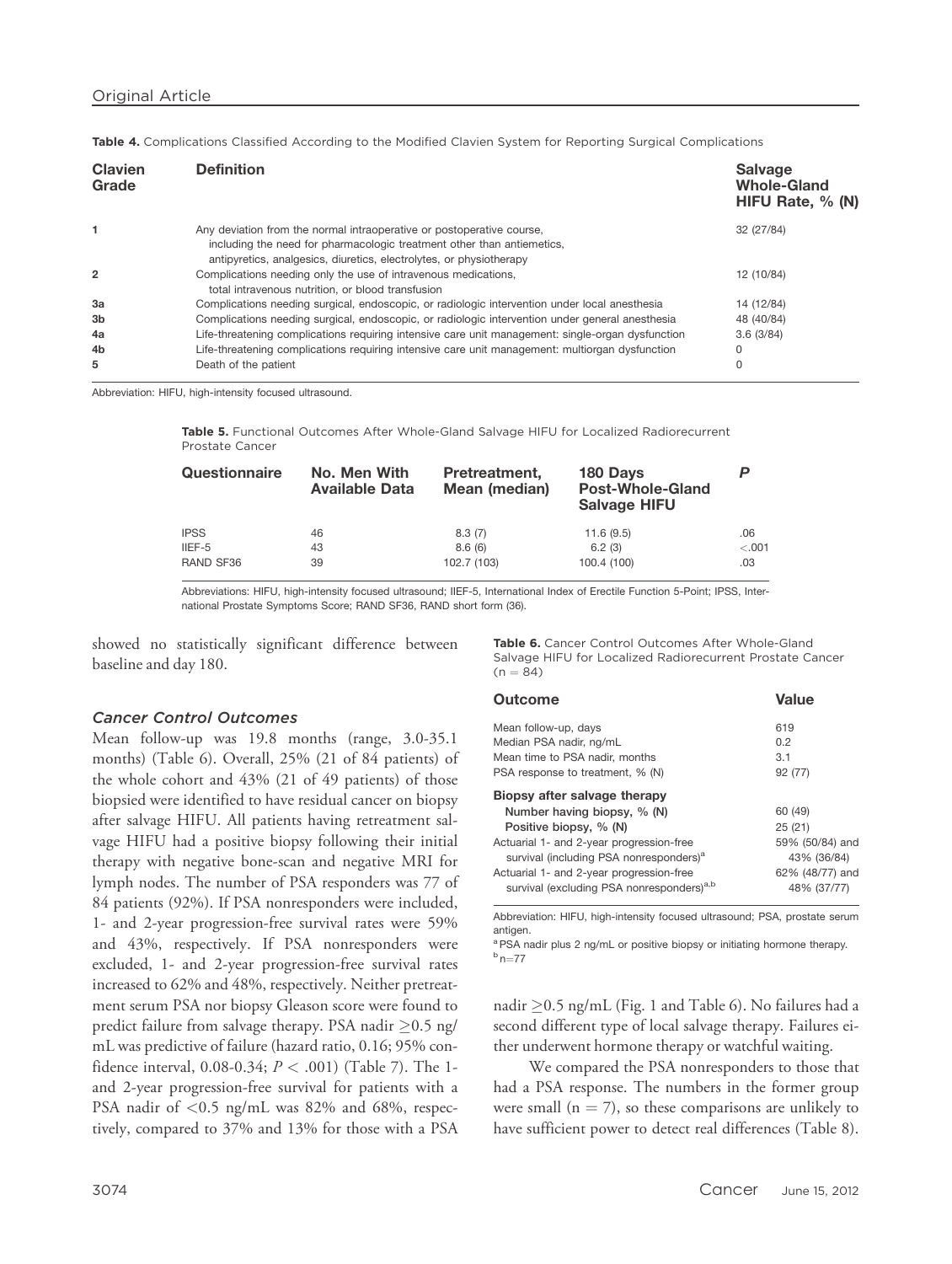As expected, the recurrence rate at 1 year was significantly higher in the PSA nonresponders compared to those that had a PSA response after salvage HIFU. However, given that PSA is used to define recurrence together with a positive biopsy this is not surprising. There was a trend not to biopsy PSA nonresponders, likely due to clinicians think-

Table 7. Determinants of Outcome Following Whole-Gland Salvage HIFU Therapy for Localized Radiorecurrent Prostate Cancer

| <b>Characteristic</b>   | <b>Hazard</b><br><b>Ratio (95%</b><br>Confidence<br>Interval) | P       |
|-------------------------|---------------------------------------------------------------|---------|
| Pretreatment PSA, ng/mL |                                                               |         |
| < 5.0                   | 1.00                                                          | .87     |
| $5.0 - 10$              | $1.24(0.52 - 2.96)$                                           |         |
| >10                     | 1.02 (0.46-2.28)                                              |         |
| Gleason score           |                                                               |         |
| 6                       | 1.00                                                          | .59     |
| 7                       | $1.50(0.65-3.49)$                                             |         |
| >7                      | 1.26 (0.38-4.14)                                              |         |
| PSA nadir, ng/mL        |                                                               |         |
| >0.5                    | 1.00                                                          | $-.001$ |
| $\leq 0.5$              | $0.16(0.08-0.34)$                                             |         |

Abbreviation: HIFU, high-intensity focused ultrasound; PSA, prostate serum antigen.

ing that such men had micrometastatic disease and unlikely to benefit from further local salvage therapy. There may be a trend toward higher volume cancer prior to therapy in those patients who are PSA nonresponders.

## **DISCUSSION**

## Summary of Results

Whole-gland salvage HIFU therapy for presumed localized recurrence after external beam radiotherapy prostate cancer appears to have encouraging short-term cancer control rates with up to 66% and 48% progression-free survival at 1 and 2 years of follow-up, respectively. In this high-risk population, 62% were leak-free pad-free continent, erectile function scores decreased significantly, but there was no impact on overall health-related qualityof-life outcomes. The rectourethral fistula rate after 1 treatment was 2.4%, but 33% after a redo-salvage procedure.

#### Limitations

Prior to discussing the clinical implications of these results, it is important to detail the limitations of our study. First, the series combines data from 2 centers. It is likely that there were unknown factors in patient selection, work-up and intervention between each center that may have affected the outcomes. However, we believe that



Figure 1. Kaplan-Meier curves are shown that compare the impact of PSA nadir on biochemical progression-free survival.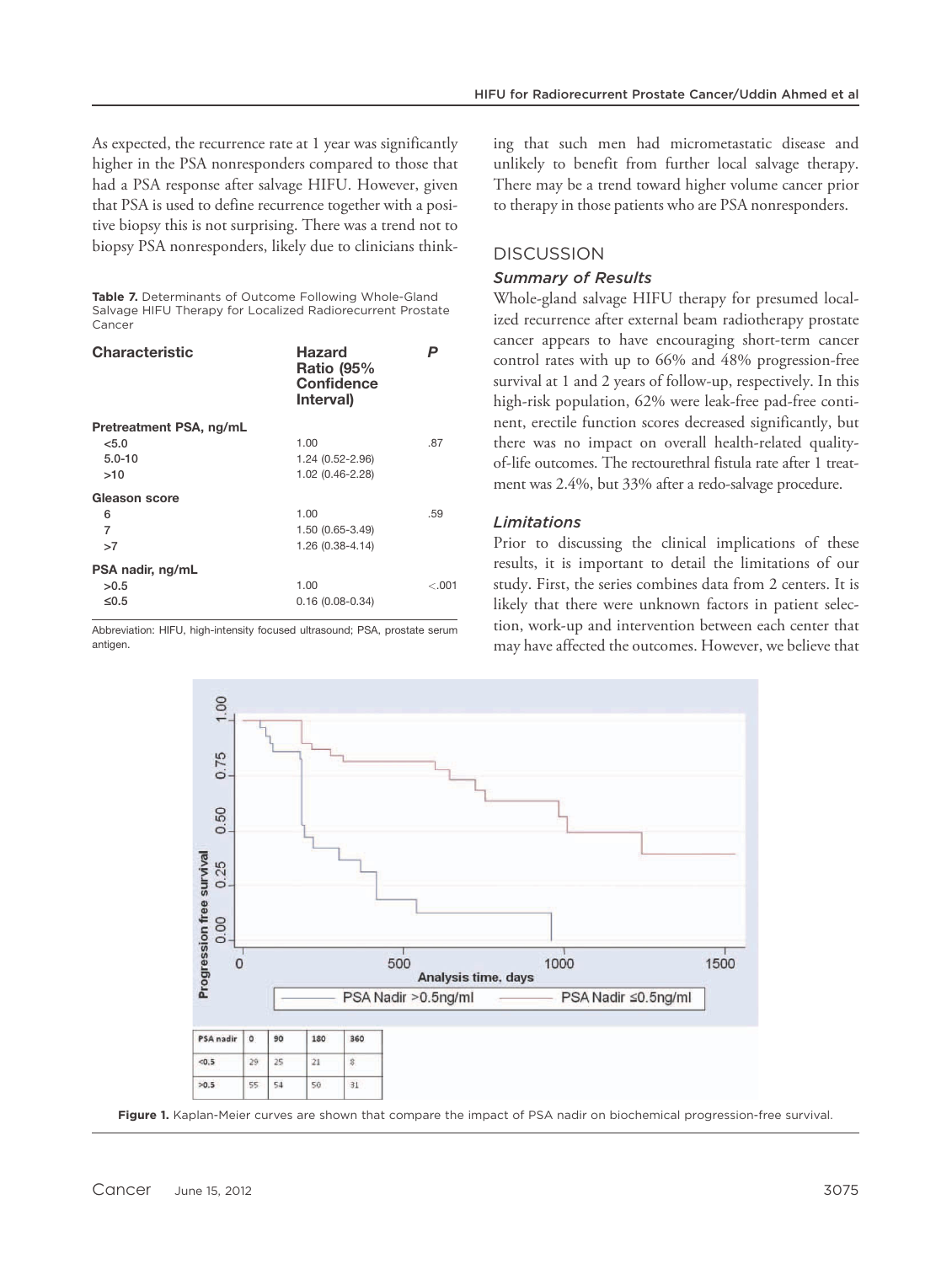| Salvage HIFU Therapy  |                                |                                   |  |
|-----------------------|--------------------------------|-----------------------------------|--|
| <b>Characteristic</b> | <b>PSA</b><br><b>Responder</b> | <b>PSA</b><br><b>Nonresponder</b> |  |

Table 8. Comparison of PSA Nonresponder Group With PSA Responders Following Whole-Gland

|                                      | <b>Responder</b> | <b>Nonresponder</b> |         |
|--------------------------------------|------------------|---------------------|---------|
| N                                    | 77               | 7                   |         |
| Mean age                             | 68.5             | 68.2                | 0.43    |
| Mean pretreatment PSA, ng/mL         | 5.8              | 4.3                 | 0.28    |
| Biopsy Gleason score >7              | 49%              | 43%                 | 0.74    |
| Neoadjuvant hormone use              | 36%              | 29%                 | 0.67    |
| Mean number of positive biopsy cores | 3.2              | 4.8                 | 0.16    |
| Post-treatment biopsy                | 62%              | 33%                 | 0.17    |
| Positive post-treatment biopsy       | 25%              | 29%                 | 0.82    |
| Radiological T3 stage                | 55%              | 50%                 | 0.82    |
| Recurrence at 1 year                 | 70%              | 21%                 | < 0.001 |

Abbreviation: HIFU, high-intensity focused ultrasound; PSA, prostate serum antigen.

the strength of our study is the improvement in external validity that is achieved.

Second, approximately one-third of men were started on androgen suppression at the time of referral to us. We required that men stop hormone therapy from the time of first being evaluated but accept this adds significant confounding to our cancer control outcomes. When the effect of hormones before salvage HIFU were evaluated, we found no statistical difference in the failure rates between those that did and those that did not receive androgen suppression pretreatment ( $P = .85$ ). Failure rates at 1 and 2 years were 69% versus 64% and 35% versus 54%, respectively for those that did and those that did not receive hormones, respectively. In addition, there was no statistically significant difference in the pre-therapy biopsy positive rate or Gleason score in those receiving and those not receiving neoadjuvant hormone therapy  $(P =$ .40). The neoadjuvant hormone group had a slightly lower pretreatment PSA 3.9 ng/mL versus 6.7 ng/mL  $(P = .04)$ . Patient receiving neoadjuvant hormone therapy had significantly larger pretreatment prostate volumes suggesting the reason for therapy may have been gland shrinkage rather than disease control although with the numerous referrers this was difficult to determine.

Third, perioperative outcome data were available in only a subset of patients. We accept that this may have underestimated the perioperative outcomes reported, but believe we have minimized this error by reporting the percentages of complications using the denominator as the number of men in which the data was available. We have attempted to look at this whether there were differences in those that had perioperative data versus those that did not. Perioperative outcomes (Clavien system) complications were generated from the UK cohort as data were only available on these patients. Obviously, the therapy was performed by 2 different units, and as such the rate of adverse events may have been different for those patients not included in the presented analysis. This could clearly be a confounder. Comparing the characteristics of patients undergoing therapy in the UK cohort with those of the Canadian cohort, the Canadian patient group had a slightly higher pretreatment Gleason grade, a lower pretreatment serum PSA. There was no statistical difference in retreatment rates (5% versus 10%), and PSA nadirs were similar if nonresponders were excluded. The Canadian group were much more likely to have a posttreatment biopsy, but this biopsy was done at 6 months, which falls outside the 90-day period in which complications of treatment according to the Clavien system are reported. Furthermore, there was no difference in pretreatment neoadjuvant hormone therapy (38% versus 34%). Data concerning energy use and conduct of therapy is not available.

Finally, the validity of using ASTRO-Phoenix criteria for failure may be questioned. Because there are no definitions of biochemical failure for this intervention in the salvage setting, we used ASTRO-Phoenix because men referred for salvage therapy will have failed by such criteria. Again, we have reported other cancer control outcomes in an open manner to mitigate this limitation. Furthermore, we were unable to collate precise preradiotherapy patient features, because these men were tertiary referrals with original disease diagnosed many years prior to referral, and referring physicians were unable to give details. This prevented us from evaluating the impact of the original disease on salvage outcomes.

#### Clinical Implications

Patients experiencing biochemical recurrence following radical EBRT may have either a local recurrence,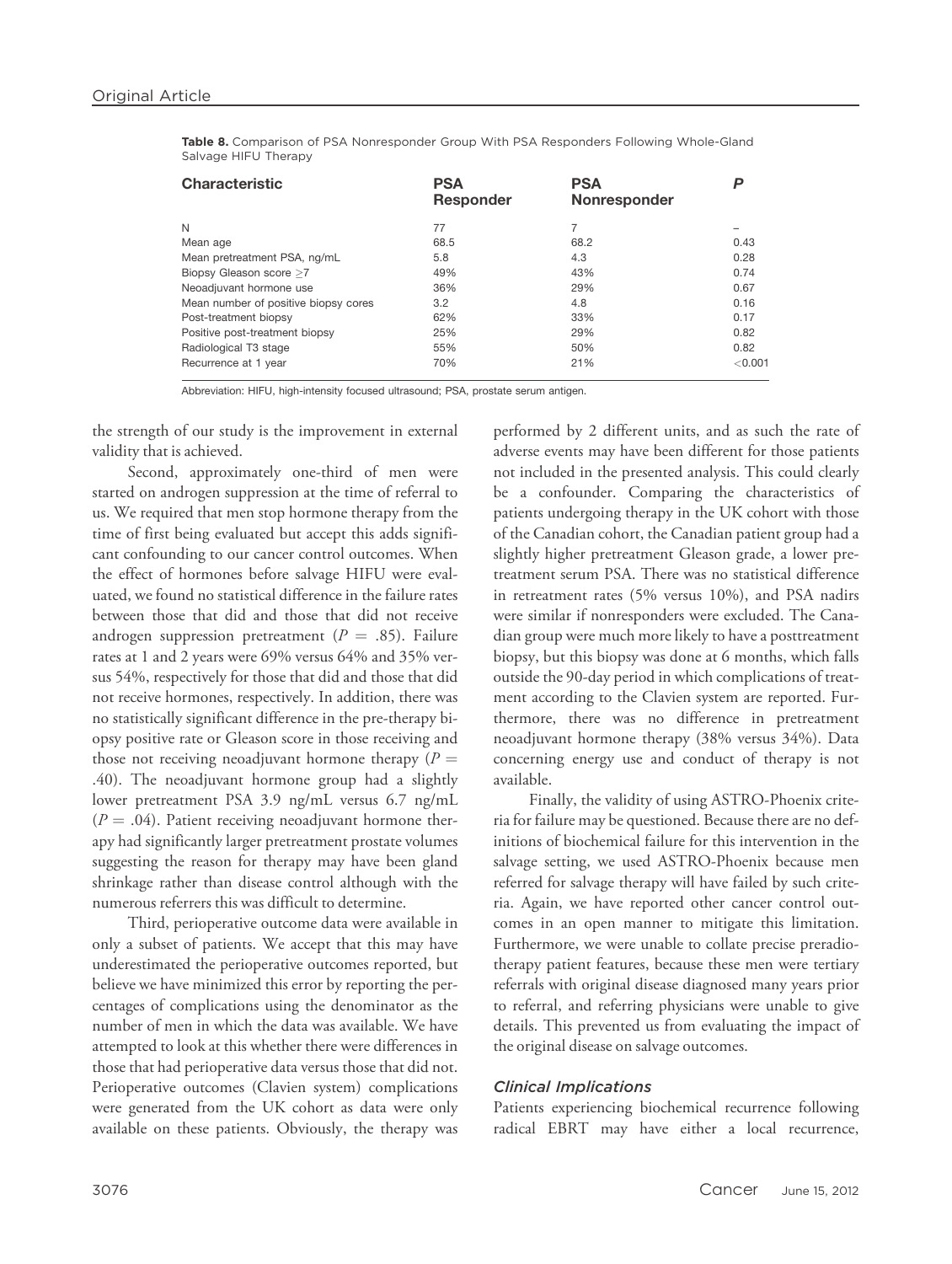metastatic disease, or both. Patients thought to have localized recurrence after EBRT have historically been offered androgen ablation therapy, radical prostatectomy, or observation. These strategies can lead to significant local or systemic side effects, so other modalities such as cryotherapy and brachytherapy have recently been investigated as salvage modalities. These demonstrate varying degrees of success and toxicity. In summary, surgery, brachytherapy, and cryotherapy had cancer-control rates of 31% to 83%, 20% to 89%, and 18% to 74%, respectively (estimated 5-year biochemical disease-free status rate) (one series at 5-years, other series at 1-2 years). Incontinence rates varied with modality and were found to be 17% to 67%, 0% to 31%, and 4.3% to 96%, respectively. The rectal damage or fistula rates were 4.7%, 3.4%, and 2.5%, respectively. HIFU seems to compare favorably with these series, although the data is limited by numbers and follow-up.<sup>21</sup> In summary, cancer control rates of 17% to 57% have been reported from retrospective case series, with reported toxicity including rectal fistula in 0% to 16%, and incontinence in 10% to 50%.22-26

Our data show that a repeat salvage HIFU procedure carries a very high risk of rectal fistula and should not be recommended. These cases are difficult. Glands are stiff; ultrasound definitions of gland contour are poor due to lack of vascularity; and standard visual cues (hyperechogenicity) used in primary HIFU cases to calibrate the power levels are not seen, resulting in lower power levels applied uniformly across the whole small gland rather than a pulse-by-pulse titration as we normally carry out in primary cases.

One of the major challenges in selecting men suitable for salvage therapy is accurate locoregional staging, especially because the estimates of micrometastatic disease in this group is as much as  $50\%$ .<sup>3</sup> The proportion of men who fail within any published series of salvage therapy depends as much on case selection criteria as it does on ablative modality. Our entry criteria were fairly broad, but we required that men had clinically, radiologically (MRI/ CT pelvis and/or positron emission tomography), $27,28$ and pathologically confirmed localized recurrence with no strict restriction on PSA level, PSA kinetics, or pre-EBRT disease characteristics. Although this maximizes external validity of the study, it is likely to lead to higher rates of failure. Our hypothesis forming comparison of the low numbers of PSA nonresponders to the PSA responders may point to higher volume disease on biopsy predicting for failure, but this did not reach statistical significance. Future clinical trials with stricter inclusion criteria will need to determine the role of HIFU in an optimized setting (clinicaltrials.gov identifier NCT00772317).

In conclusion, in this high-risk group, we demonstrated that salvage whole-gland HIFU can achieve encouraging cancer control in the short term, although genitourinary and rectal toxicity is significant. Long-term follow-up, better imaging of local and distant disease prior to and after salvage HIFU, and strategies to reduce toxicity further in this high-risk group are necessary. Our data has a number of limitations, which will require a prospective multicenter medium- to long-term trial to overcome. The latter may involve avoiding transrectal biopsies, and instead using transperineal template biopsies, and a focal salvage approach<sup>29,30</sup> in order to limit periprostatic damage and energy deposition.

## FUNDING SOURCES

This work was supported in part by Pelican Cancer Foundation (charity), the Medical Research Council (UK), Prostate Action (charity), St Peters Trust (UK charity), and the Prostate Cancer Research Centre (UK charity). Mark Emberton receives support from the UK National Institute of Health Research UCH/UCL Comprehensive Biomedical Research Centre. The work at the University of Western Ontario was supported in part by a grant from the Canadian Institutes of Health Research (CIHR) and the Ontario Institute for Cancer Research (OICR), as well as from the London Health Sciences Foundation in London, Canada. Material and technical support came from USHIFU/Focus Surgery (USA).

#### CONFLICT OF INTEREST DISCLOSURE

Drs Emberton and Ahmed receive research funding for other clinical trials in imaging and therapy of prostate cancer from Steba Biotech (France), Advanced Medical Diagnostics SAS (Belgium), and USHIFU/Focus Surgery (USA). Dr Emberton is a paid medical consultant to Steba Biotech, Advanced Medical Diagnostics, USHIFU, and GlaxoSmithKline. Dr Ahmed is a paid medical consultant for Steba Biotech (paid into a university discretionary research account). Drs Ahmed and Emberton have both received payments to attend medical conferences from the above companies. Dr Emberton is a paid consultant to GlaxoSmithKline and holds stock rights options (unused) in Advanced Medical Diagnostics. Dr McCartan is a paid consultant for USHIFU. Drs Ahmed, Emberton, Kirkham, Freeman, and Allen have share options in Prostate Mapping, Ltd. Dr Chin has attended and has received payments for consulting services from AstraZeneca Canada, Sanofi Aventis, Paladin, Amgen, Novartis, and Johnson & Johnson. The other authors have no conflicts of interest.

#### REFERENCES

- 1. Shipley WU, Thames HD, Sandler HM, et al. Radiation therapy for clinically localized prostate cancer: a multiinstitutional pooled analysis. JAMA. 1999;281:1598-1604.
- 2. Zelefsky MJ, Kuban DA, Levy LB, et al. Multi-institutional analysis of long-term outcome for stages T1-T2 prostate